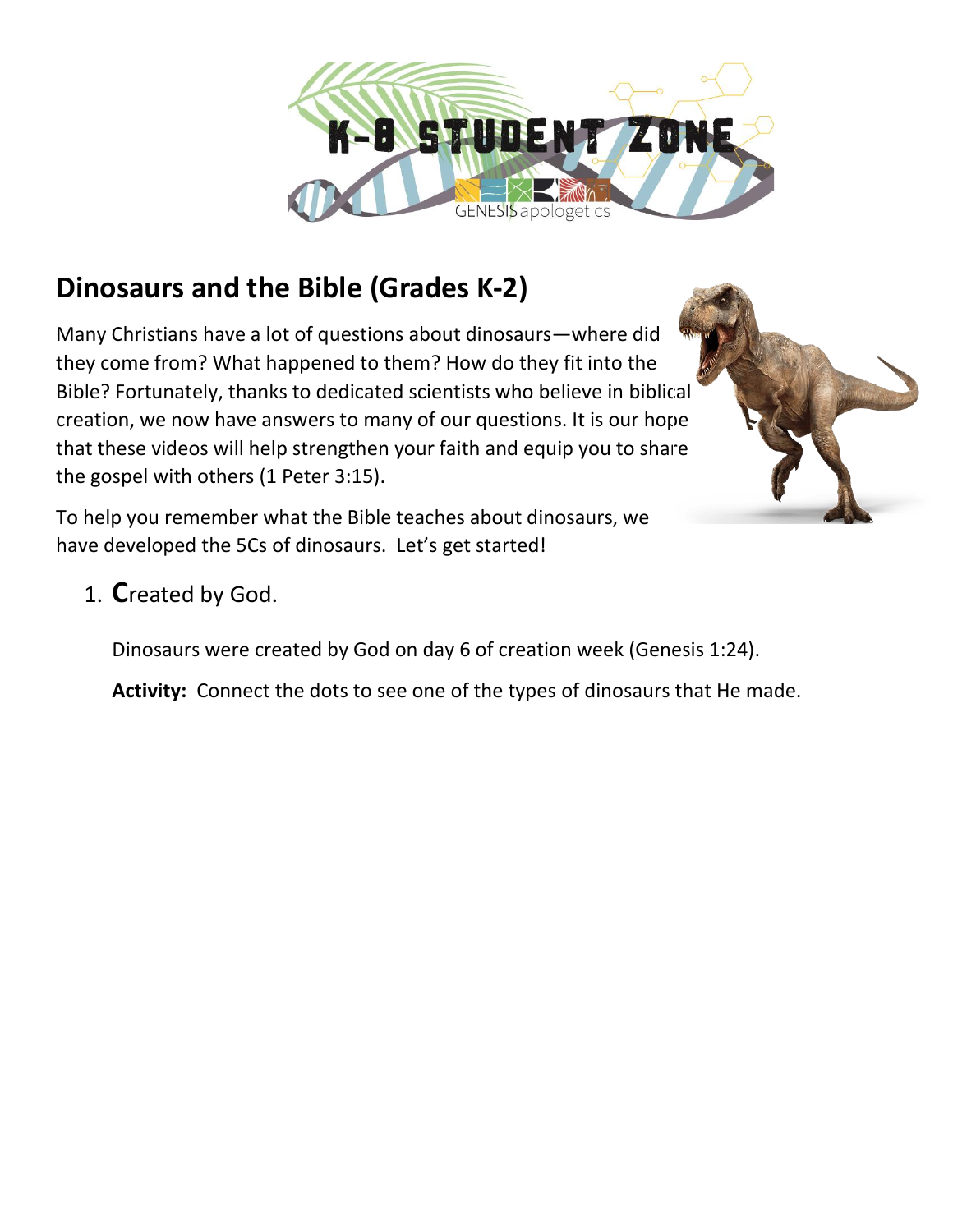

2. **C**ursed by the Fall (sin)

After Adam and Eve rebelled against God, the whole world was cursed by their sin. Some of the dinosaurs became mean and started attacking other dinosaurs (Genesis 6:12). Tyrannosaurus Rex was one of them.

**Activity:** color the picture on the next page.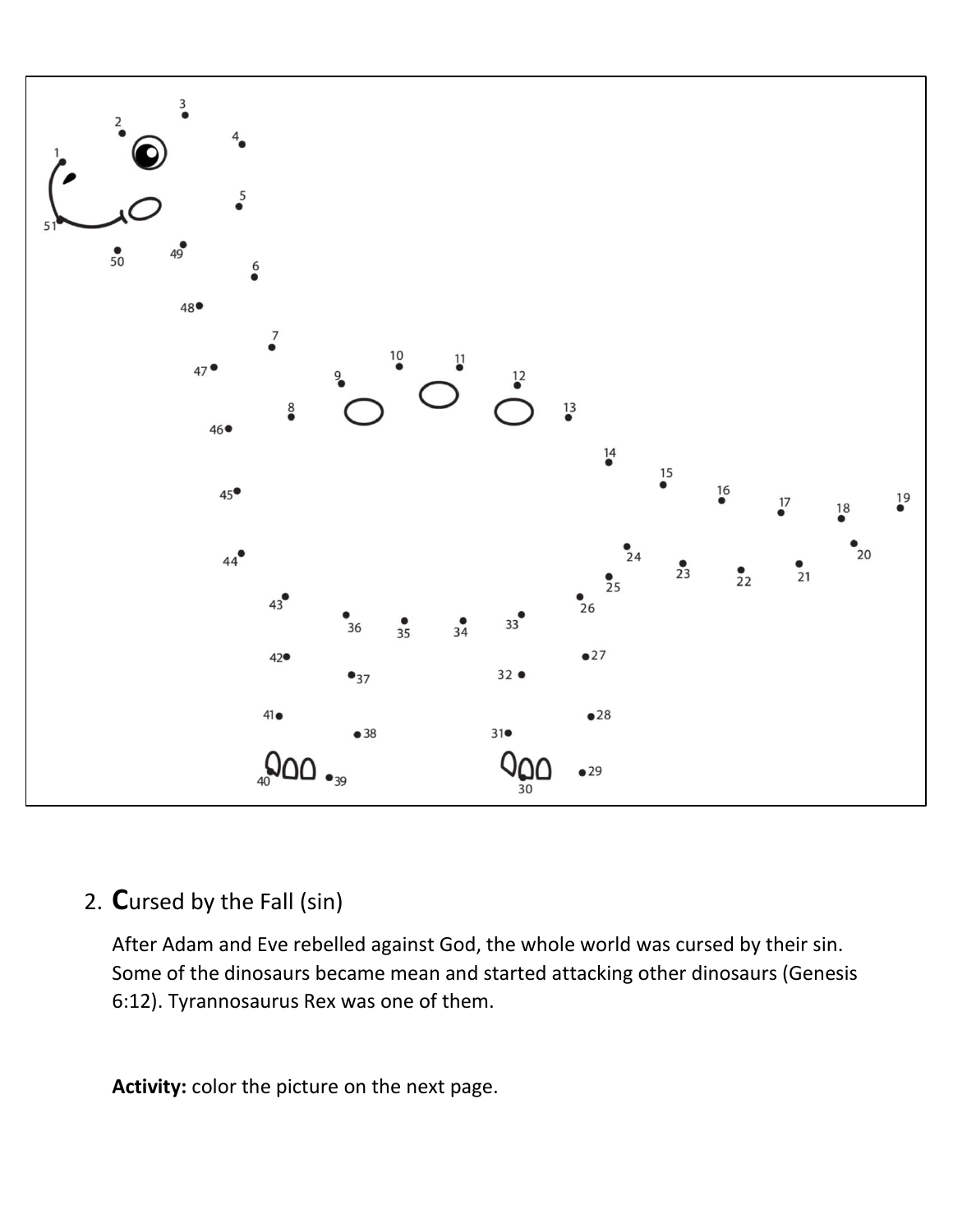

Free-Coloring-Pages.com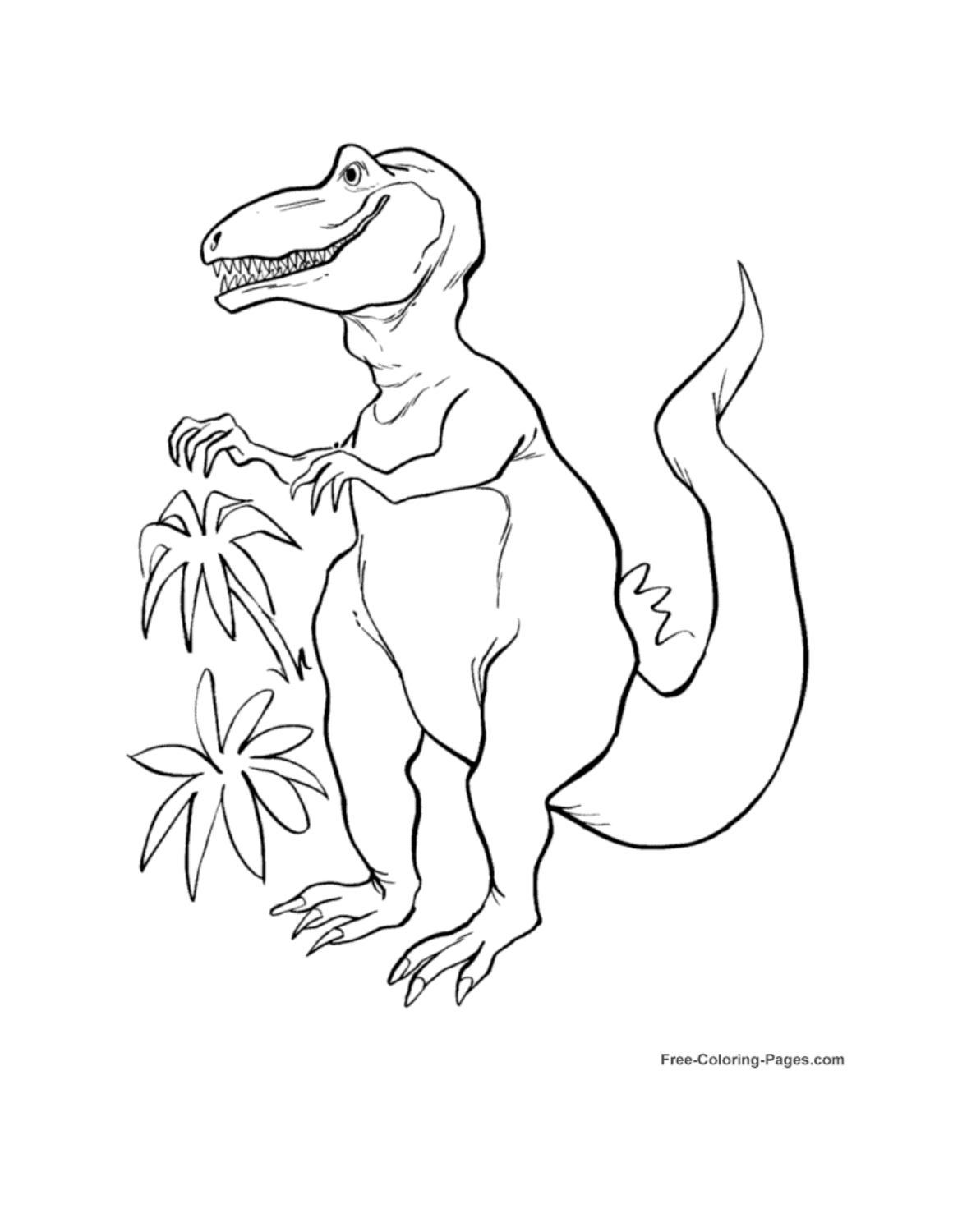### 3. **C**atastrophe (Global Flood)

Because of sin, the word became a very bad place. It was so bad that God decided to use a flood to wipe out almost every living thing. However, God told Noah to build a huge ship called the Ark to escape the flood. God sent two of every kind of animal to go onto the Ark with Noah and his family (Genesis 6:11-21). Almost all of the land animals, including dinosaurs, were wiped out by this global flood. Only Noah, his family and the animals on the Ark were saved (Genesis 7:22-23). Most of the dinosaur fossils were made during the flood.

### **Activity**

### **Directions**

- 1. Print out the dinosaur skeletons on the last two pages of this handout
- 2. Apply white glue to the skeletons
- 3. Place pasta noodles on the glue
- 4. Allow glue to dry
- 5. If desired, draw and color items such as trees, the sun, clouds, etc.

# Tyrannosauri Rex

#### Materials needed

- Dinosaur skeleton printed on cardstock
- White glue (e.g. Elmer's)
- Elbow pasta noodles (two sizes)
- Spaghetti noodles
- Round noodles
- Markers or crayons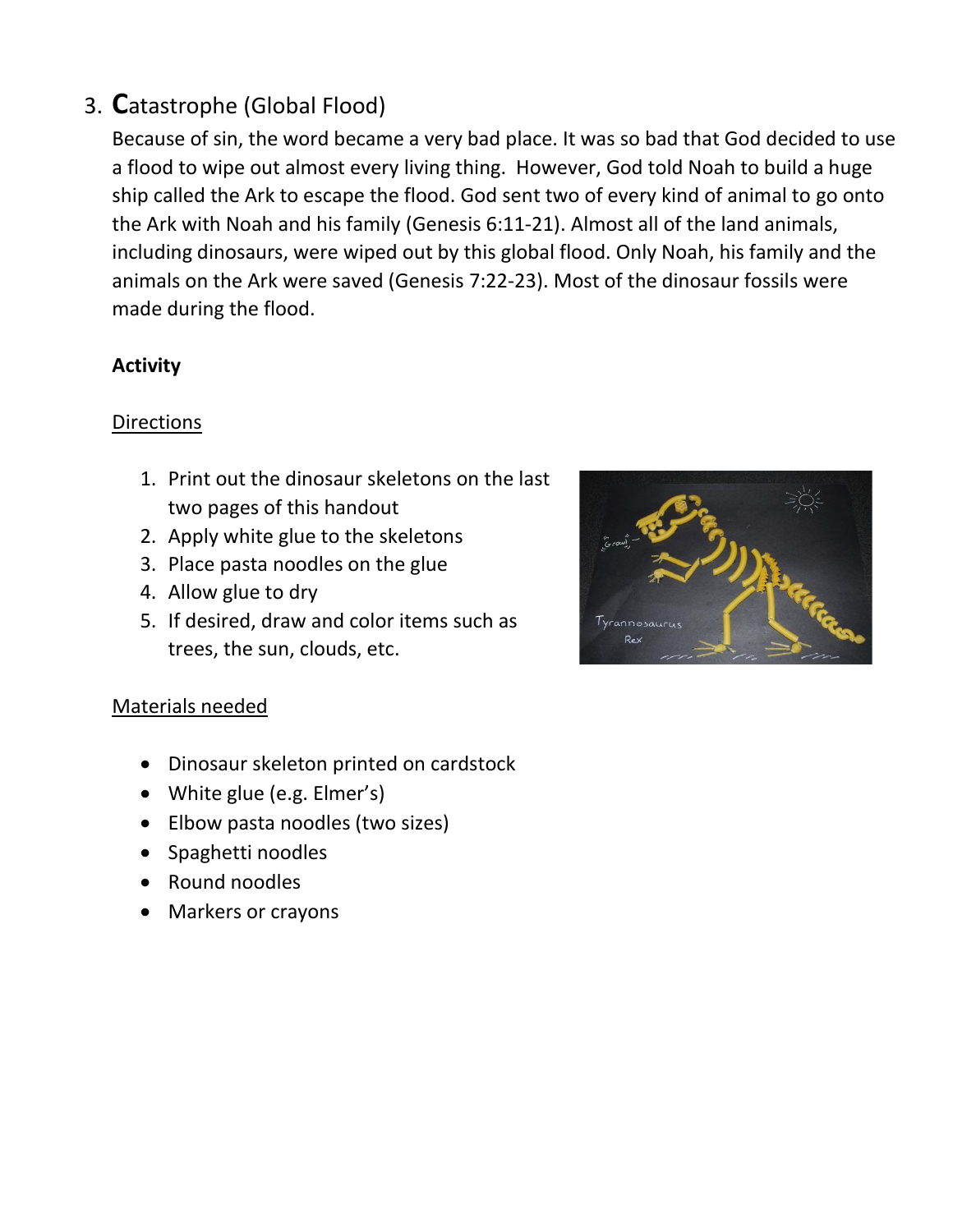## 4. **C**onflicts with humans

- Experts believe dinosaurs were once called dragons.
- There are many stories about people fighting with dragons
- Carvings, drawings, paintings, statues and written accounts of dragons from many different cultures are evidence that people have seen dinosaurs in the past.

**Activity:** in the space below, draw a person fighting a dinosaur (dragon)

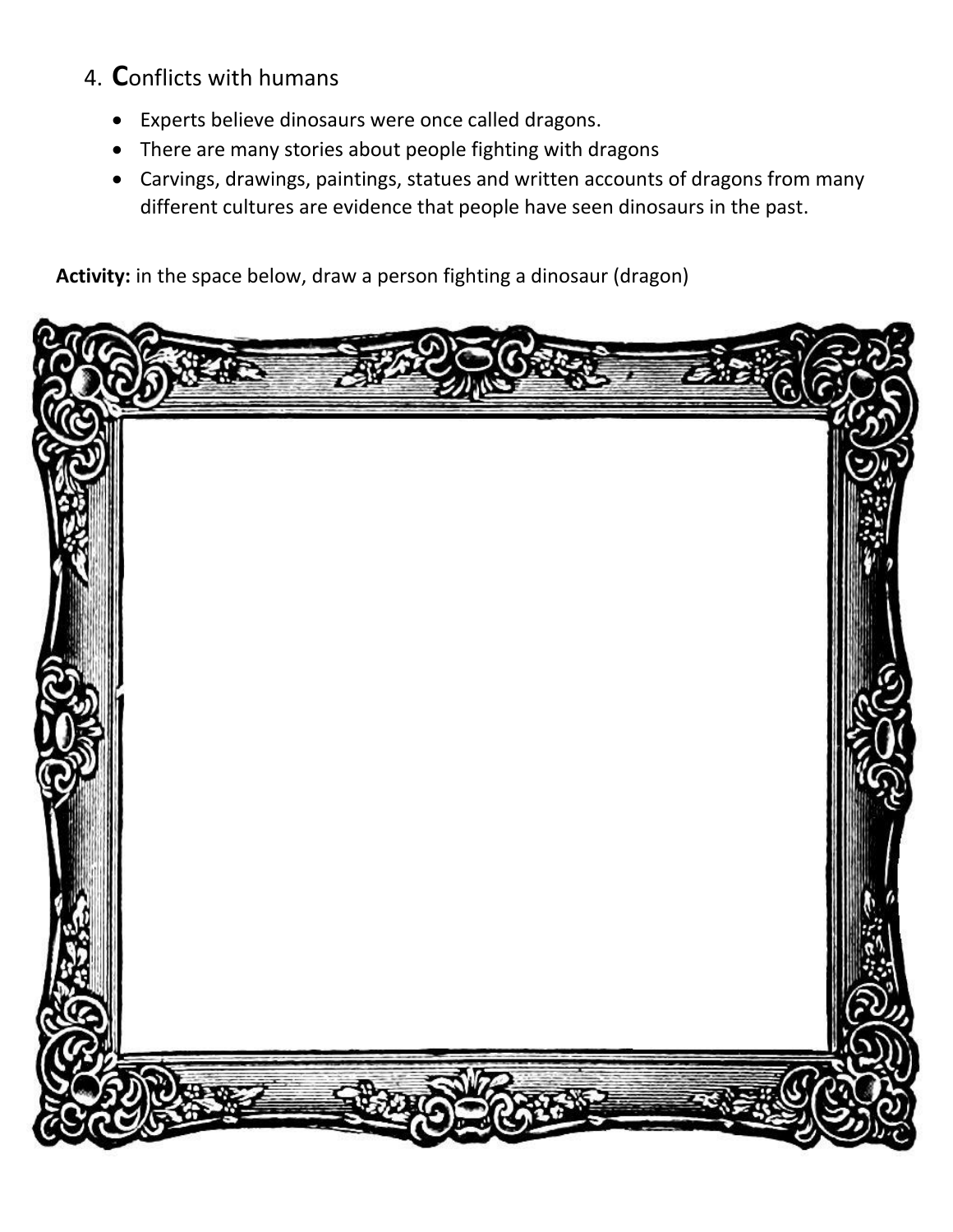- 5. **C**onfusion (about dinosaurs)
	- The word dinosaur is not in the Bible because it is a relatively new word.
	- Hebrew words commonly translated as "dragon" appear in the Old Testament of the King James Version Bible more than 20 times!
	- In Job 40, God describes a huge creature called Behemoth. The description sure seems to match a large sauropod dinosaur!
	- Dinosaurs did not evolve (change) into birds.

**Activity:** read Job 40:15-19 (in the Bible) with your parents and talk about it.

# **Behemoth**

- Eats grass like an ox (Job 40:15)
- $\checkmark$  Big belly (Job 40:16)
- $\checkmark$  Tail sways like a cedar tree (Job 40:17)
- $\checkmark$  Huge creature with bones like tubes of bronze and limbs like rods of iron (Job 40:18)
- Largest land animal (Job 40:19)



*"For in six days the Lord made the heavens and the earth, the sea, and all that is in them, but he rested on the seventh day." Exodus 20:11*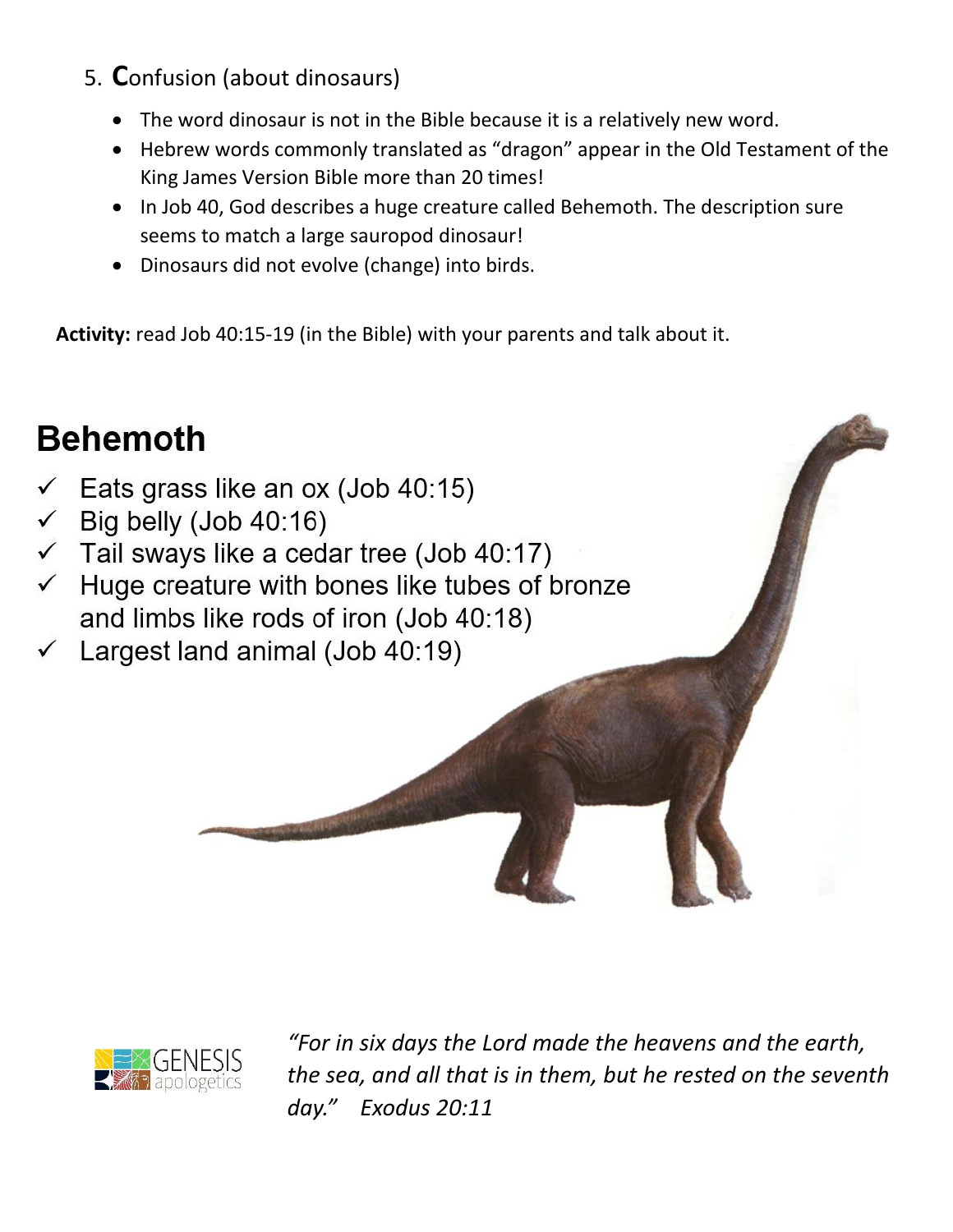